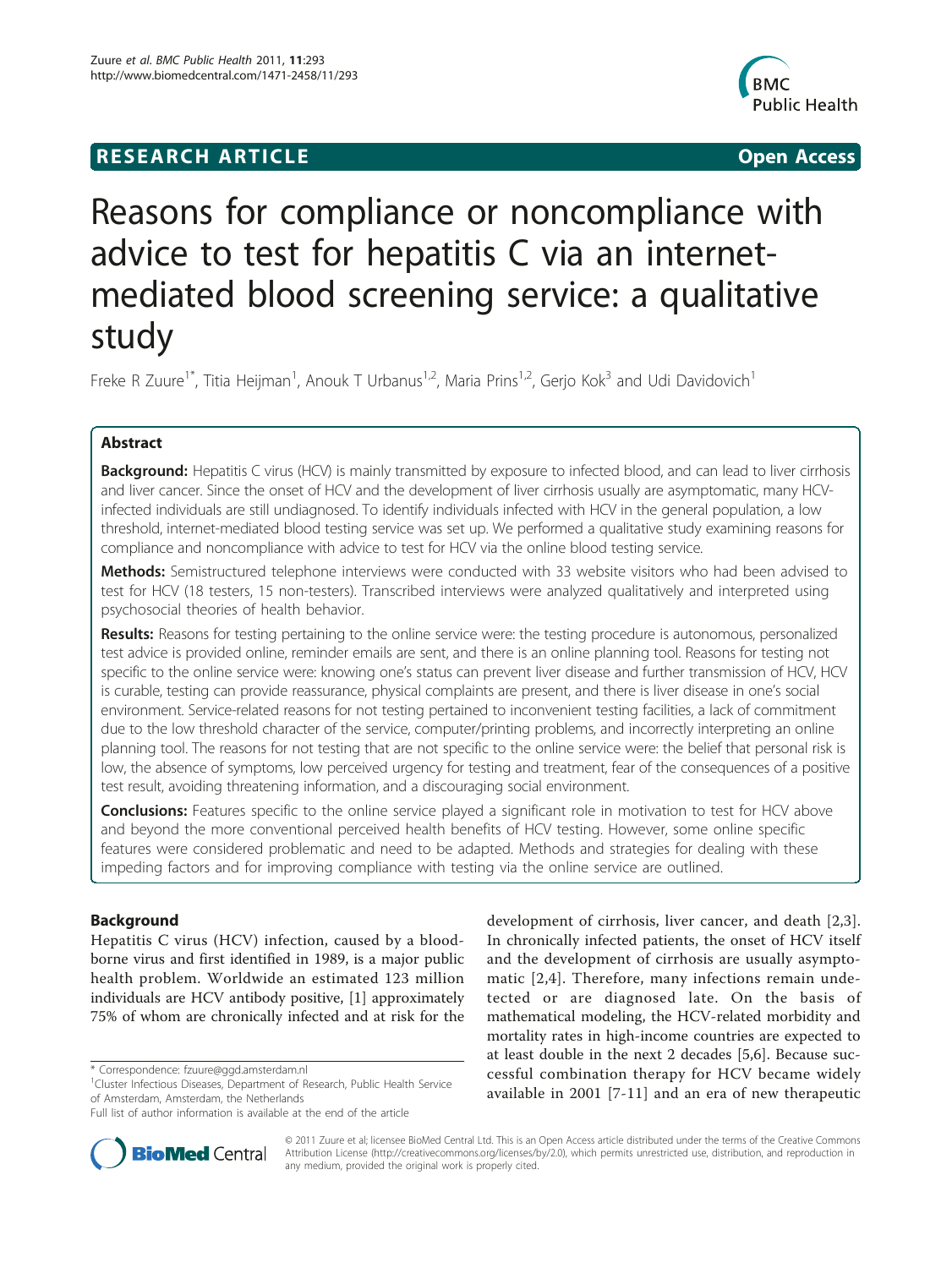options is expected shortly [[12,13\]](#page-11-0), the challenge now is to identify as many HCV-infected individuals as possible. Consequently, the Public Health Services of Amsterdam and South Limburg introduced the Hepatitis C Internet Project, a pilot study aimed at identifying undiagnosed HCV-infected individuals in the general population.

In the Netherlands, the estimated HCV prevalence is low (0.1-0.4% [\[14\]](#page-11-0)). Therefore, the strategy used in the Hepatitis C Internet Project consisted of a public media campaign that addressed HCV risk factors and referred risk groups to an online HCV risk assessment questionnaire at<http://www.heptest.nl>[\[15](#page-11-0)]. Individuals who visited the website and were identified by the questionnaire as at risk were advised to get tested for HCV and were immediately offered the opportunity to arrange, online, a free and anonymous HCV blood test. The website also provided information about HCV risks that was tailored to the individual's risk profile and emphasized the severity of HCV infection, its often asymptomatic onset, and the benefits of treatment. It also explained the testing procedures, stating that the blood test procedure included an initial HCV antibody test, a follow-up test for those who tested positive, and a direct referral to the hospital for those infected with HCV. Individuals could arrange the blood test themselves by printing out a laboratory form that contained a personal identification code with which participants could anonymously obtain their test result online seven days after testing. The form also included addresses and opening hours of the participating low threshold test locations. In order to increase the test uptake, individuals were offered an online planning tool for testing where they could specify the date, time, and location upon which they would have their blood drawn for the HCV test. The tool explicitly mentioned that it did not result in an actual appointment with the laboratory and that individuals later could decide to take their test at a different date, time, or location. The tool was considered advantageous because, according to the theory of Implementation Intentions [\[16\]](#page-11-0), detailed planning of when and how to execute an intended action facilitates the actual performance of the behavior. In addition, individuals could subscribe to an email and/or a mobile phone Short Message Service (SMS) reminder system if they wanted to receive a reminder message for blood testing five days after they completed the risk assessment questionnaire.

While 28% ( $n = 420$ ) of the individuals who completed the risk assessment questionnaire and were found to be at risk for HCV infection ( $n = 1,480$ ) complied with the test advice and were tested for HCV, a substantial proportion (72%) failed to visit the test locations. Because the online testing service is new, it is unclear which service-related factors promoted or impeded website visitors' decision to test for HCV. Understanding why some complied with the advice to test through the online service and others did not is vital to not only the further implementation of this service but also to the improvement of HCV testing campaigns in general. Therefore, this study investigated reasons for compliance and noncompliance with the HCV test advice obtained through the online risk screening tool and focused particularly on the role of the online blood testing procedures in that process. A descriptive qualitative design was used to be able to explore and understand the participants' views and motives with regard to HCV testing.

#### Theoretical background

The health belief model [[17](#page-11-0),[18\]](#page-11-0), the theory of planned behavior [[19\]](#page-11-0), and the extended parallel process model [[20\]](#page-11-0) were used as theoretical bases for the interpretation of the findings. The health belief model focuses on perceived severity of and vulnerability to a disease (perceived threat), perceived barriers to and benefits of executing the behavior (expectations regarding the outcomes of the positive health behavior), perceived self efficacy (the degree to which one perceives oneself capable of executing the health behavior), and cues to action (stimuli which trigger the cognitive processes that lead to the health behavior). Applied to the context of HCV screening, the likelihood of HCV testing increases when perceived threat of HCV is high, perceived barriers of testing are low, perceived benefits of testing are high, self efficacy for testing is high, and relevant cues for action are present.

The theory of planned behavior suggests that behavior is determined by more than just health beliefs. According to the theory of planned behavior, attitudes (personal evaluations of the behavior based on behavioral beliefs), subjective norms (perceptions of other people's evaluations of the behavior based on normative beliefs), and behavioral control (perceived control over the execution of the behavior based on control beliefs; similar to self-efficacy) determine the intention to engage in a behavior. Behavioral intention is presumed to best predict behavior. However, actual behavioral control (e.g. lack of control due to environmental factors) can also directly influence behavior. Applied to the context of HCV screening, the likelihood of HCV testing increases when attitudes towards testing are positive, when subjective norms favor HCV testing, and when perceived behavioral control is high.

The extended parallel process model also focuses on health beliefs but is more specific than the health belief model with regard to the role of emotion in responses to a perceived health threat. According to the extended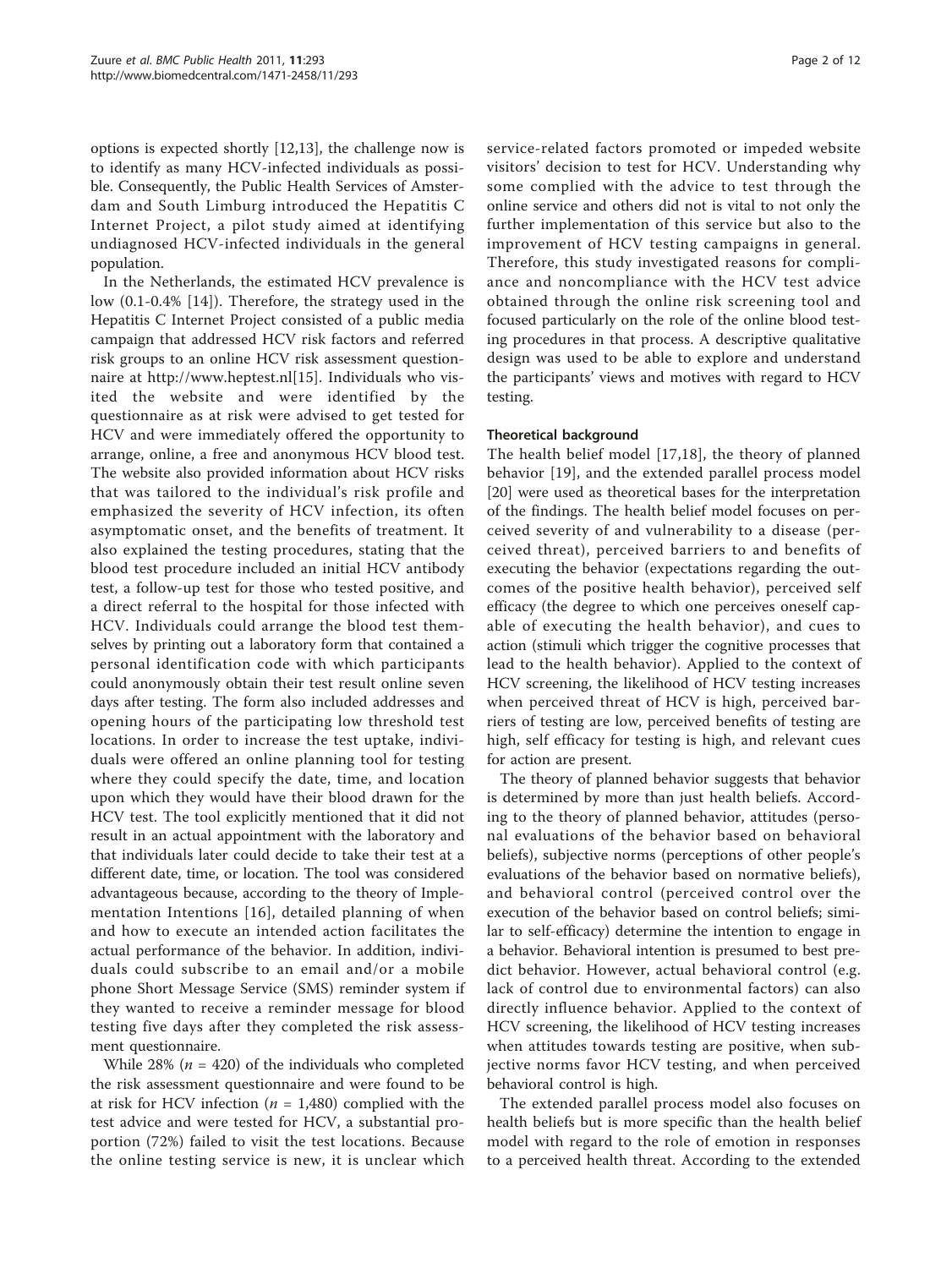parallel process model, health threats can cause individuals to engage in either danger control or fear control processes. Danger control is aimed at reducing the health threat through cognitively processed adaptive responses (e.g. seeking testing and treatment), whereas fear control is aimed at reducing unpleasant feeling related to the health threat. Fear control often results in maladaptive responses such as message avoidance and defensive reactions (e.g. denial of risk). Whether individuals engage in danger or fear control processes depends on the degree to which threat, self efficacy, and response efficacy (the extent to which the recommended behavior is expected to effectively reduce the threat) are perceived to be present [[20\]](#page-11-0). Medium to high perceived threat combined with high perceived efficacy will most likely result in danger control responses while high perceived threat combined with low perceived efficacy will most likely lead to fear control responses. In a study conducted with men who have sex with men (MSM) by Mikolajczak et al. [[21](#page-11-0)], men at risk for HIV mentioned both the fear of testing HIV-positive and a low perceived risk of HIV infection as reasons for not testing, thus implying that cognitive dissonance reduction takes place. Applied to the context of HCV screening, the extended parallel process model would suggest that the likelihood of HCV testing is greatest when individuals perceive the threat of HCV as moderate to high and possess high levels of perceived self efficacy and response efficacy.

#### Methods

#### Recruitment and Sample

Because the Hepatitis C Internet Project was anonymous, only individuals who had subscribed to the reminder service could be contacted for participation in this study. To note, those who subscribed to the service were informed that they could receive an email invitation for participation in a study. Recruitment took place among these individuals between May and July 2007 and between May and July 2008 ( $n = 97$ ). The invitation sent by email briefly explained the study procedures and indicated that the aim of the study was to improve the project by hearing the opinions of participants. The invitation was sent at least three weeks after the potential participant's website visit, in order to provide the participant with sufficient time to be tested, but no later than three months, in order to reduce potential recall bias. If individuals did not reply to the email invitation within two weeks, an email reminder was sent. Recruitment of participants continued until data saturation [[22](#page-11-0)] was reached, i.e. until no new reasons for compliance or noncompliance emerged from three consecutive interviews. In total, 33 interviews were conducted. Information regarding demographics (sex, level of education, and country of birth) and HCV risk factors were obtained from the online risk assessment questionnaire data. Age was asked during the interview.

#### Procedure

Semistructured interviews were chosen as they allow flexibility, facilitate empathy, enable the interview to explore new topics, and tend to produce rich data [\[23](#page-11-0)]. Interviews were conducted in Dutch by telephone. Telephone interviews were considered the most ideal choice as they lower possible barriers to participation (e.g. travelling to the Public Health Service) and enhance anonymity. Two female researchers conducted interviews of approximately 15 minutes each. Every interview commenced by explaining the purpose of the interview followed by an oral informed consent. The following topics were then addressed: motives for visiting [http://www.](http://www.heptest.nl) [heptest.nl](http://www.heptest.nl) and filling out the risk assessment questionnaire; feelings about the outcome of the risk assessment; personal perception of risk for HCV infection (this topic was added after the first two interviews); and the reasons for compliance or noncompliance with the advice to test for HCV. The central topic of the interview concerned why participants used or did not use the project's testing service. Follow-up probes (e.g., "Could you explain this further?") were applied to motivate participants to provide a detailed rationale for their test decision. All interviews were audio-taped and transcribed verbatim (quotes are translated). Participants were provided with a gift certificate as reward for their participation.

#### Analyses

The transcribed interviews were entered into a database for coding and content analysis using qualitative data analysis software (MAXqda 2007). The data analysis team consisted of four researchers from different disciplines (communication science, biomedical science, psychology, and anthropology). The data analysis consisted of two phases; in the first phase the data were analysed in an inductive manner, not informed by the theoretical frameworks. In the second phase, the results of the first phase were interpreted using the theoretical frameworks. A detailed description of the two phases follows below.

Phase 1: After conducting the first two interviews, two researchers independently coded those interviews. In order to stay as close as possible to the phenomenon described by the participants, coding was inductive and open, not yet classified or interpreted through the theoretical frameworks, and an unrestricted number of facets were expressed in preliminary code names. A discussion meeting with the data analysis team then took place to ensure that all relevant content was incorporated in codes. Furthermore, based on the first two interviews,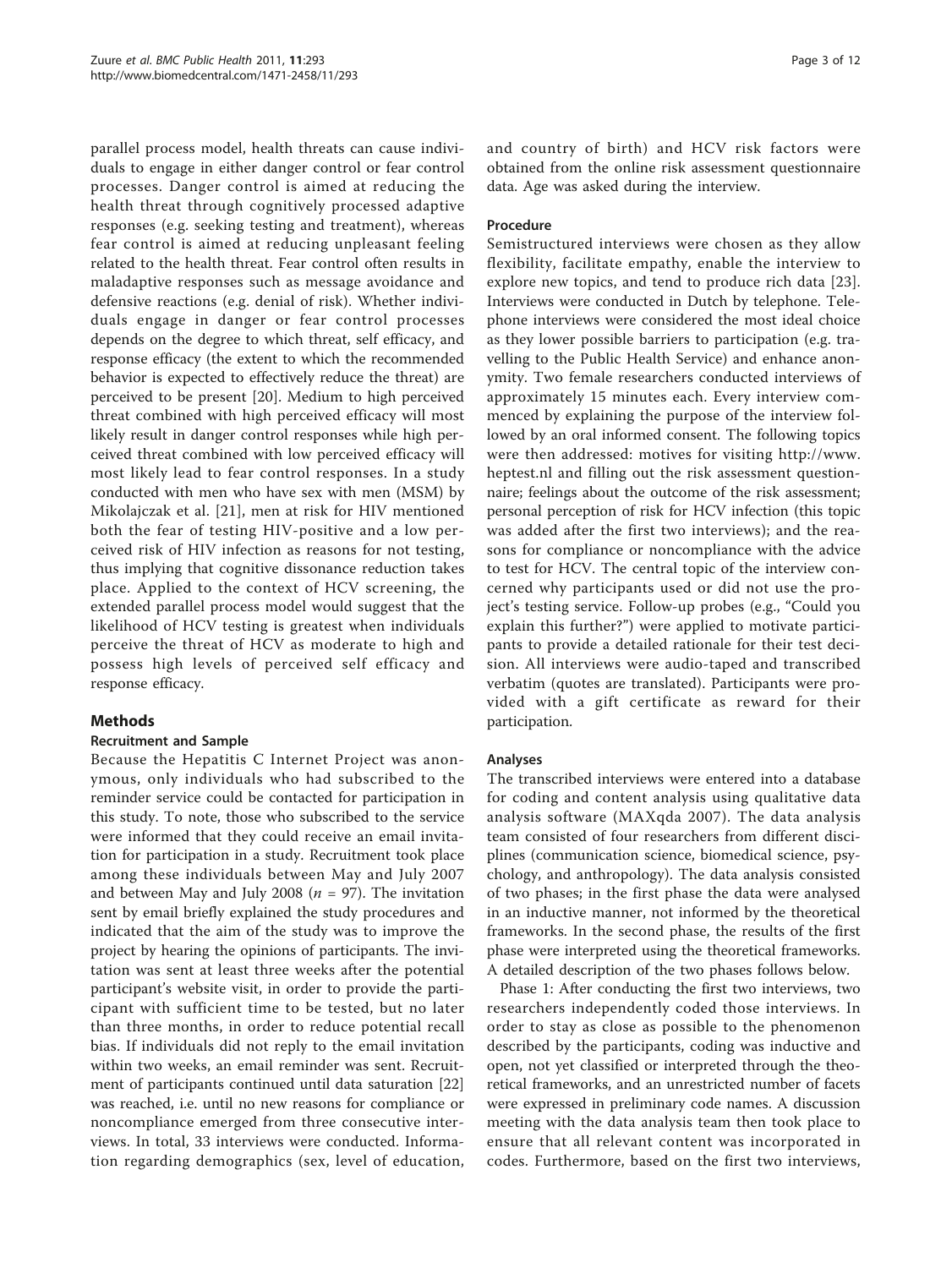the team discussed whether additions were needed to the initial interview schedule. Thereafter, two additional interviews were conducted and discussed. This iterative process of interviewing alternated with open coding and a team discussion comprised three rounds. Thereafter, when all 33 transcripts were coded, the team reached consensus on the final code names. The codes had to be concise and self-explaining. If multiple codes were found that refer to a similar principle (e.g., the codes: 'inconvenient opening hours of the laboratories', 'no evening opening hours', and 'needing an appointment for a specific time to be tested at the closest laboratory'), codes were merged together (in this example into 'inconvenient test facilities'), reducing the number of codes. Consequently, the first author then reread the coded segments of the 33 transcripts to confirm that all coded segments fitted in the final code names.

Phase 2: Focusing on the research question, the team then grouped the relevant codes into categories based on the theoretical background of the health belief model, the theory of planned behavior, and the extended parallel process model. Each category was based on at least one code.

## Ethical framework

Prior to the interviews, participants were informed about the purpose of the interview and the fact that they could withdraw from participation whenever they wished (also after finishing the interview), by emailing the researcher that had contacted them via email previously (none of the participants withdrew). Oral informed consent for audio taping the interview was requested before the interview started. To maximize confidentiality, potential personal identifiers were deleted from the transcripts, and only the involved researchers had access to the interview transcripts. The study was approved by the Ethical Committee Psychology of the School of Psychology and Neuroscience, Maastricht University.

## Results

## Sample characteristics

Most participants (91%; 30/33) were born in the Netherlands and female (79%; 26/33). Median age at the time of the interview was 49 years ( $IQR = 41-62$  years). Educational level varied from low (22%) to moderate (19%) to high (59%). Of the 33 participants, 18 (55%) had complied with the test advice and had used the project's testing service. One of these 18 had tested positive for HCV. The participants belonged to various HCV risk groups. The most frequently reported risk was having had a blood transfusion before 1992 ( $n = 16$ ), followed by having the skin pierced in countries with medium to high HCV prevalence ( $n = 13$ ). Other reported risks were former injecting drug use  $(n = 2)$ , frequent use of non-injection illicit drugs (i.e., cocaine, heroine, amphetamine, LSD, GHB and/or poppers;  $n = 1$ ) and living together and sharing bathroom attributes with HCV positive individuals or drug users ( $n = 4$ ). Three participants had multiple HCV risks.

## Reasons for testing related to the online testing procedures

From the interviews with participants that had been compliant with the advice to test ( $N = 18$ ), we identified five reasons for testing that related directly to the online testing procedure (see upper right section of Figure [1\)](#page-4-0). The first reason was that the online testing service allowed individuals access to a test without having to discuss or explain their desire to be tested for HCV with their general practitioner (GP). This reason was labeled 'to avoid the  $GP'$  and is illustrated by the following quotes:

"At that time [years ago], I thought about testing but I didn't do it. [...] The reason is that, back then, you had to visit the GP - it was the standard procedure and you'd have to tell him or her why you want a test [...] and, with this offer, you can remain anonymous but still get tested." (tester [T]-8)

"I have a lot of health problems. Visits to the GP are time-consuming and, above all, you don't want to be thought of as a whiner. [...] Everytime you have something, you kind of start to dislike to yourself and, by bringing it up with the GP, it's like you are again make a big deal out of things." (T-9)

The second reason for compliance pertaining to the testing service was that the online service enabled users to become well-informed about HCV and the testing procedures without time pressure and at their own pace. The fact that participants 'could obtain information independently' enabled them to deliberate about whether or not they should test for HCV:

"Well, after doing the risk test and being told that I need to test, then you can search for information yourself and find out what it all means, you know? Then you are not blindly having your blood drawn while you actually know nothing. You can immediately search on the internet. You can look up why or how and what... Then I think, 'It's not so scary, I'll do it'" (T-1).

The third reason was that there was 'personalized test advice'. The tailored feedback on risk factors provided motivation to test, as illustrated by the following quote:

"Well it [the personal advice] is so clear that you feel compelled to follow the advice you receive" (T-8).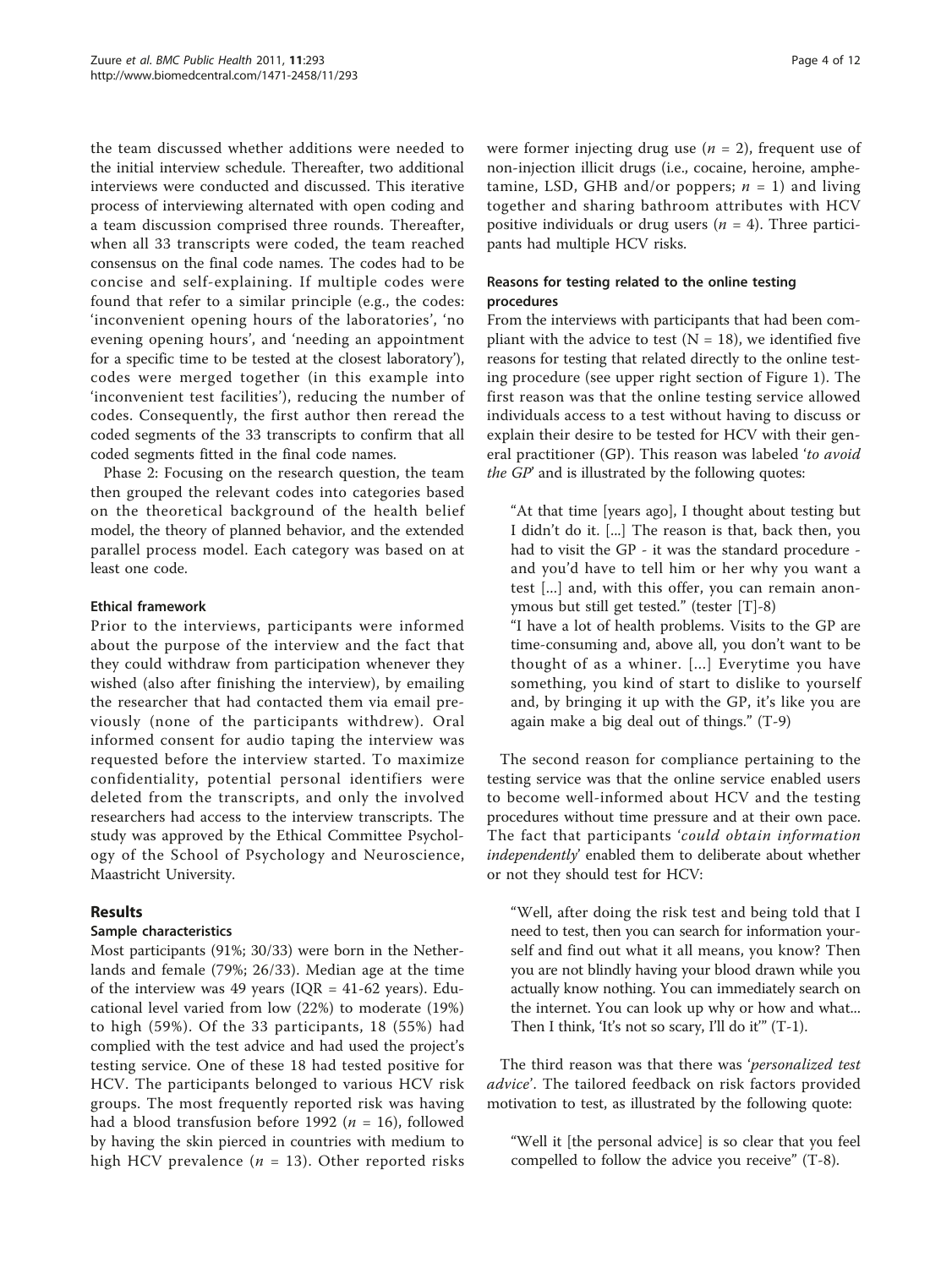<span id="page-4-0"></span>

The fourth reason was that participants had been reminded to get tested. 'Receiving a reminder e-mail/ sms message' alerted individuals to the test advice and promoted testing, as illustrated by the following the quote:

"Well, actually, I think if I didn't get that reminder of yours, it would have ended up in the back of my mind, like something I would have to do some time. [...] Without the reminder, I probably wouldn't have gotten tested." (T-12)

The final reason for compliance related to the online service was the availability of the online planning tool. The 'use of the online planning tool' stimulated participants to test:

"I think it's a helpful tool. They ask you what date you want to go. I thought, 'Hey, that's good. I'll just pick that date. I'll do it. I'll just put it in my dayplanner and I'll do it'" (T-7).

Reasons for testing unrelated to the online testing service We identified ten reasons for testing that were unrelated to the online testing service (see upper left section of Figure 1). First, participants mentioned health gain from early detection of HCV. This was labeled as 'preventing liver disease' and is illustrated by the following quote:

"These diseases always start small. They are invisible and, later on, they develop further and, at a certain point, you're too late for treatment. You know, it gives you problems. If you find it at an early stage, you may be able to cure or treat it." (T-4)

Secondly, participants reported testing because the undetected virus could spread to other people. This reason was labeled as 'preventing further transmission' and is illustrated by the following quote:

"I thought, 'Well, for goodness' sake, let me get the test.' [...] also because I could infect others with it"  $(T-7)$ .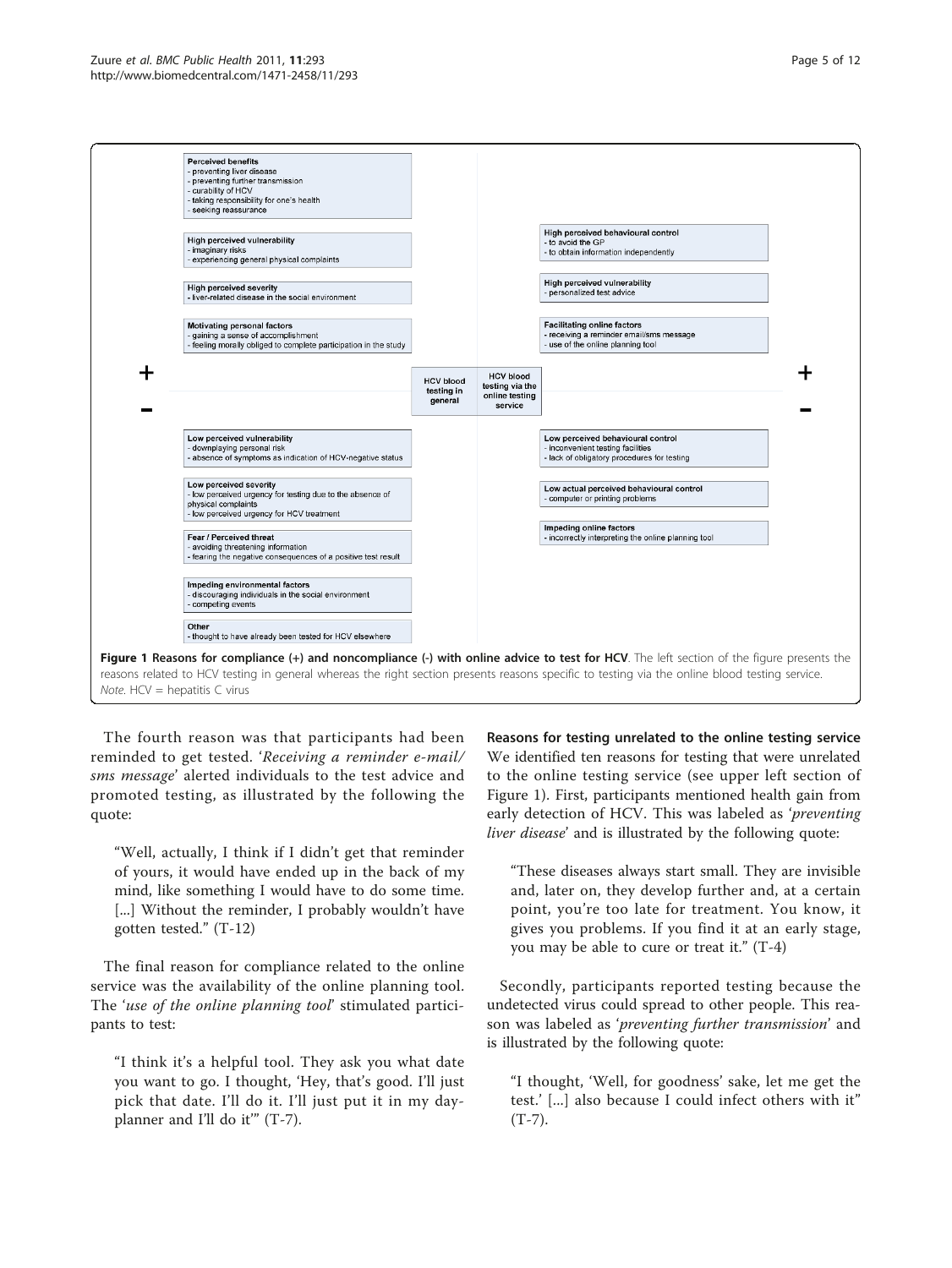A third reason for testing was labeled 'curability of HCV. This reason focused on the fact that there are treatment options for HCV when diagnosed. One participant said,

"I also read that there are medications and stuff available, so I thought ooohkay. [...] I thought, 'Well, this is not very scary, I will do it.' You get me?" (T-1).

Another participant stated, "I heard that if you have it, it can be effectively treated, at least if you've detected it at an early stage. That's why I reacted immediately" (T-6).

Furthermore, some participants expressed that caring for one's own health and body was imperative. 'Taking responsibility for one's health' was thus one of the reasons to test for HCV:

"Look, when I hear about something like this, I take action immediately. It is my body and I believe that we should care for our bodies. And when you are offered something like this, well, then you should do it" (T-18).

Some participants mentioned that they got tested because they wanted to know their HCV status. They were not scared of the test results but reported that they were 'seeking reassurance':

"I wasn't afraid that something was wrong but, yes, I wanted to be sure." (T-5); and "I have other things, I mean unpleasant things [medical conditions] so I liked being able to exclude something" (T-9).

Several participants had incorrect perceptions regarding HCV risks. They had experienced certain events that they considered to pose a risk. Although these events posed no actual risk, they did increase perceived risk and motivated individuals to test. We labeled this reason as 'imaginary risks':

"I've had numerous medical examinations and much more. I've had a stroke, three TIAs. [...] I used to go for walk in wooded areas and I've been bitten by ticks [...] so I thought, "Oh, oh maybe it [being HCV positive] could be because of all that." (T-2)

Also, some participants reported testing because they were 'experiencing general physical complaints'. One participant said the following:

"It said that you could be carrier for a long time and that it won't manifest itself - only maybe in a much later stage - that it can take years. And yes, well maybe it's because lately I have had a lot of complaints that I never had before. I thought well, 'For goodness' sake, let me get the test.'" (T-7)

In addition, knowing people with liver-related diseases was mentioned as a reason for testing. This was labeled as 'liver-related disease in the social environment' and is illustrated by the following quote:

"At this time, I have acquaintances who are dying because of their liver. So I think the liver is very important" (T-18).

Another reason for testing was based on the principle of finishing what you started and was labeled as 'gaining a sense of accomplishment':

"Well, I tested because I think, 'Well, I want to know, finish this, just do it.'" (T-17).

"There was no specific, no special reason, just to have it done" (T-11).

Finally, some participants tested in the interest of science or in the interest of the organization facilitating the testing. This reason was labeled 'feeling morally obliged to complete participation in the study' and is illustrated by the following quotes:

"If everyone starts but, for whatever reason, doesn't finish, that doesn't bring any good to science or [knowledge] dissemination or anyone. So I thought, 'Let me be the person who does do it.'" (T-12).

"I found it nice to know that people are doing this [providing HCV testing]. It gives you the sense that you also need to reciprocate so it won't be onesided" (T-17).

## Reasons for not testing related to the online testing procedures

From the interviews with participants who did not comply with the test advice, we identified four reasons for not testing related to the online testing service (see lower right section of Figure [1\)](#page-4-0). The first reason reported was that specific features of the laboratories (e. g. opening hours) hindered them from getting tested. This reason was labeled as 'inconvenient testing facilities' and is illustrated by the following quotes:

"The laboratory which is closest to me is open until, I believe, half past one or half past two [...] and it didn't get to the point that I thought, "Let's go out of bed early to get the test." (non-tester [NT]-15).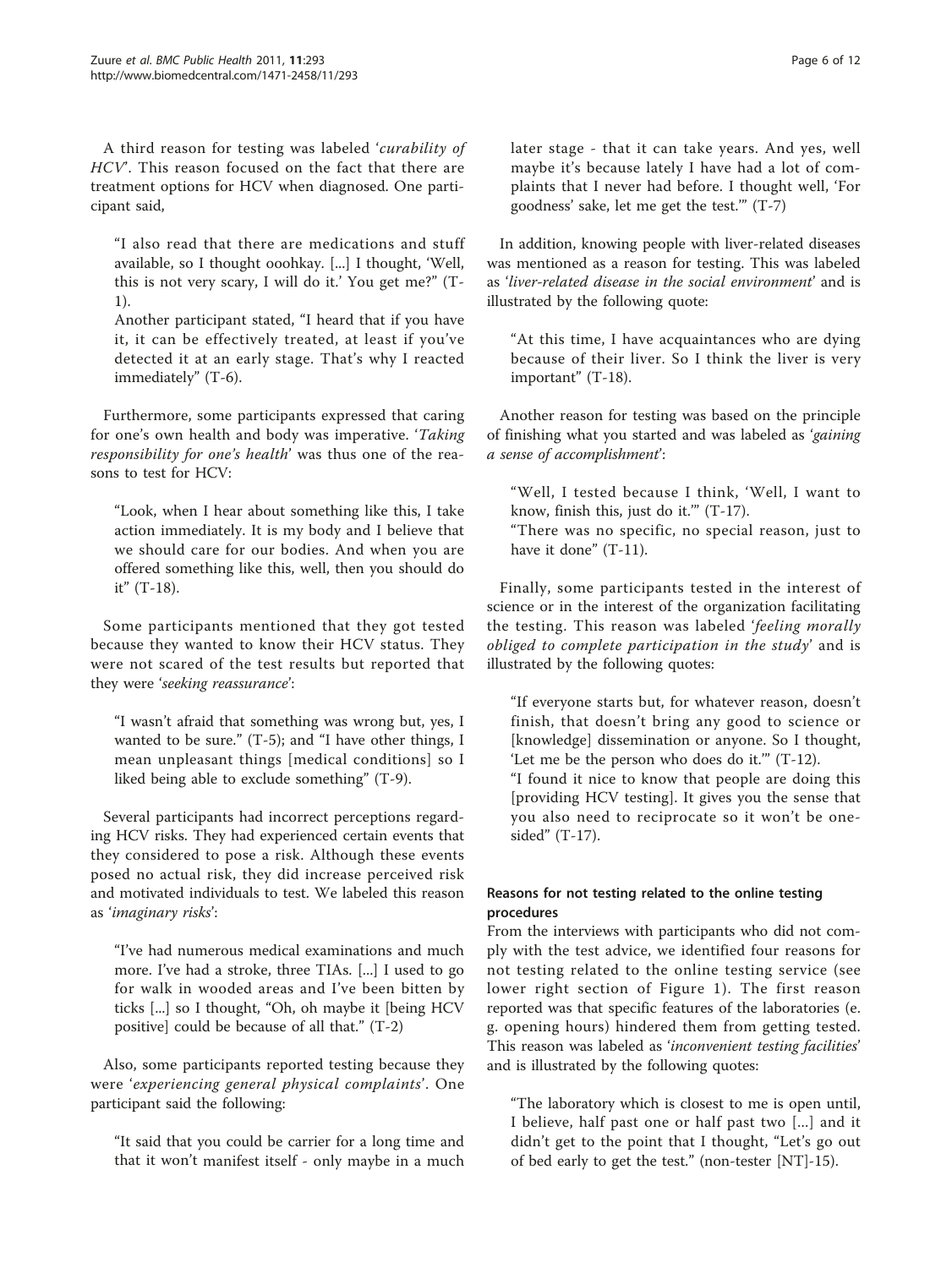"The one that is closest to me - there you can only test by appointment and then I thought, 'Well, I may be in another area someday where there is a lab that doesn't work with appointments and then I'll just walk in to have blood drawn.' That's just more convenient." (NT-6).

Second, the test procedures did not engage participants to commit to taking the test immediately but rather allowed for testing until the end of the year. The testing procedure had therefore an optional, facultative character. This reason was labeled as 'lack of obligatory procedures for testing' and is illustrated by the following quotes:

"Because I am a diabetic, I have to get blood drawn pretty often, and I thought 'Well, this can wait a little while.' I will certainly do it in time, before December. And that's the deadline you determined" (NT-9).

"I think, for these kind of things, I kind of really need to be ordered to come. It should say, 'Well, on this day at that particular time, you should be there.' Then I would probably free up time for it" (NT-7).

Third, some participants reported 'computer/printing problems' as a reason for not testing:

"I went to print the form to have the test and my printer broke. It didn't work anymore and I don't have a new printer yet" (NT-11).

"My computer broke down and then I actually didn't end up doing anything with it" (NT-12).

Finally, we found that incorrectly thinking that the online planning tool was a real appointment planner caused uncertainty as to whether the test could still be taken when the planned appointment was skipped. In this situation, we found 'incorrectly interpreting the online planning tool' to be a reason for not getting tested:

"Well, I skipped the appointment and I didn't know whether I could go another time so I thought, 'Well, then I need to visit my own GP" (NT-5).

## Reasons for not testing unrelated to the online testing service

We identified eight reasons for not testing that were unrelated to the online testing service (see lower left section of Figure [1](#page-4-0)). First, despite the results of their online risk assessment, some participants felt they were not at risk or downplayed their reported personal risk for HCV. This reason was labeled as a 'downplaying personal risk':

"Actually, I naturally assumed that when you receive blood in the hospital, it's fine" (NT-16).

"I got a tattoo in South Africa but, from what I can remember about that tattoo shop, it was hygienic and they always used new needles. At the time, I never had the sense and today I still don't have the sense that I got something, hepatitis C or maybe something else that you can get from unhygienic tattooing." (NT-15)

Second, some participants perceived the likelihood of being HCV-infected as low because they did not have HCV-related symptoms. The 'absence of HCV symptoms as an indication of HCV-negative status' is illustrated by the following quote:

"Otherwise I would be completely yellow now. In any event, I don't have any symptoms" (NT-10).

Third, some participants mentioned that there was no immediate need to test as they were not suffering from physical distress that disrupted their daily lives. This reason for not testing does not reflect the perception that one is not at risk but rather it reflects a perceived lack of immediate need to test that is rooted in the perception that the potential HCV infection is not a handicap to the participant's daily functioning. The argument 'low perceived urgency for testing due to the absence of physical complaints' is illustrated by the following quote:

"I don't have any physical complaints now, regardless of whether or not I have it. There's no emergency. [...] And because now I have little, actually, no complaints, it is not on the top of my priority list. It is not something I really have to do." (NT-15).

We also found that some participants perceived that there was little to be gained from diagnosing and treating a long-term persisting infection now instead of later, and therefore postponed testing. The 'low perceived urgency for HCV treatment' is illustrated by the following:

"It is not something that is life-threatening. It is not like if I don't get treated within a month, I will be dead by next month. You know, because it is such a long time ago" (NT-8).

Furthermore, some participants reported rejecting the test advice in order to prevent emotional worries about being infected. This was labeled as 'avoiding threatening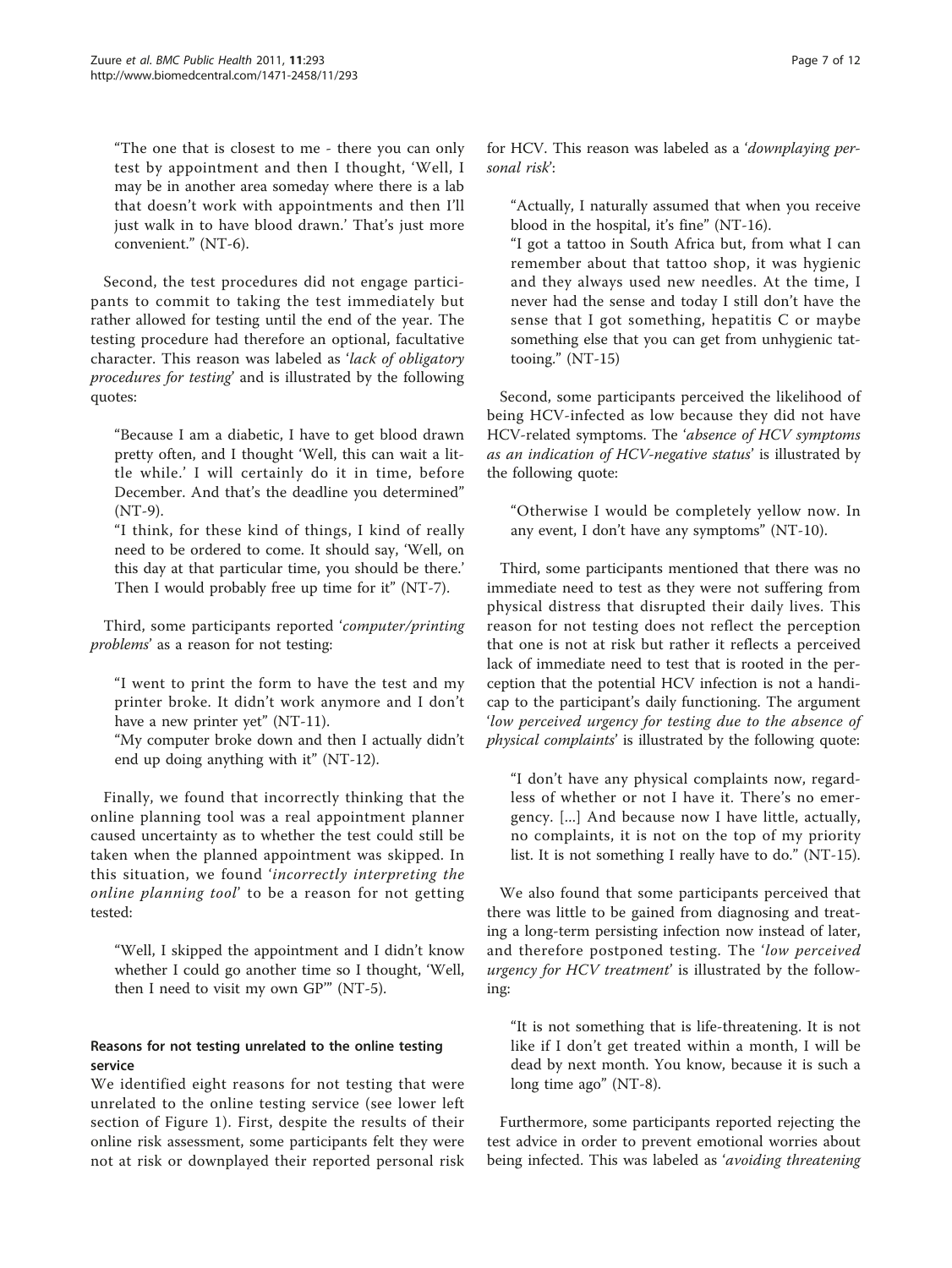information' and is illustrated as follows:

"I always think that you shouldn't always take everything to heart because, if you do, you'll feel it yourself too. I always try to be very straight in that. When I have a headache, I don't think, 'Well then, I will probably also have this and that.' [...] It [not seeking testing] is because of that. We shouldn't take everything to heart." (T-11).

In addition, 'fearing the negative consequences of a positive test result' and the corresponding uncertainty regarding the chain of events following a positive test result was also an impediment to testing:

"Is taking the medication hard? Are you stuck with it for the rest of your life? What is it? What are the risks? I don't have a clue. And imagine that the test result is positive. Then you think, "What am I getting myself into?" (NT-6).

"It is just like [...] pretending it isn't there [...] burying your head in the sand. [...] I just have to, how can I say it, I have to get the courage to take that step. [...] Yes, because imagine that it is not good, you would have never taken that into account." (NT-9).

Some participants mentioned 'discouraging individuals in the social environment' as a reason for not testing, as illustrated by the following:

"I didn't go and get the test yet because my husband says, 'Well, you don't have to do it.' [...] My children also took a look at the laboratory form and questioned whether it was necessary. [...] Actually, in the beginning, I thought I'd go to the Public Health Service and because other people saw it [the form] and said to me, 'Oh, you don't need to do it,' that's why I haven't done it yet." (NT-13).

Also, 'competing events' were found to impede testing for HCV, as illustrated by the following quote:

"Unexpectedly, my father had surgery so I am always at the hospital and I haven't been able to do anything for myself. So I haven't tested yet because of these private matters." (NT-8).

Finally, some participants 'thought they had already been tested for HCV elsewhere' and therefore did not get tested again:

"Yes, I wanted to do the test but my GP had already sent me for extensive blood work because, lately, I haven't been feeling well. Then it turned out that my blood had been tested for almost everything and the results showed that my blood was okay." (NT-3)

## Reasons for intention to test among noncompliant participants

Without explicit solicitation, the majority (11/15) of the participants who did not comply with the test advice expressed the intention to get tested in the future. One reason was the 'ease of testing':

"Actually I assume that I'm not infected. That's what plays a role but, because it is that easy, I think, 'Well let's then do it just to be sure'" (NT-6).

Another reason is the 'anonymity of the testing service' as illustrated by the following quote:

"Where I live - a small village - if you got to the local care unit where blood is drawn, you see all sorts of people you know. If you sit there, then you're either pregnant or you have some scary disease. Well for me, I don't like that, so I'd prefer to go to Amsterdam." (NT-5).

Both of the above-mentioned reasons for intention to test are comparable to reasons for testing mentioned by the compliant participants.

Participants with the intention to test also mentioned reasons related to the benefits of testing. Again, these were identical to those mentioned by the compliant participants. These were 'preventing of liver disease': "I think everything is okay but there is a chance that I have it. So then maybe it is just better to know and maybe go through nasty treatment for a while so that I don't have complaints later on." (NT-15); 'curability of HCV: "Well if you read that if you're infected, it is possible to get treated, then I think, 'Well, maybe I should find that out'" (NT-6); 'seeking reassurance': "Yes, I intend to test just to know for sure that it's not there" (NT-13); and 'preventing the further transmission of HVC': "Yes, well, I have four children so [...] I have another responsibility too. If I were to get sick then I could also infect my children" (NT-5).

## **Discussion**

The purpose of this study was to gain a better understanding of, firstly, why some people who receive online advice to test for HCV comply with that advice while others do not and, secondly, the role of the online testing procedures in compliance and noncompliance with testing advice. Here, we discuss our findings in relation to existing theory. We suggest methods and strategies to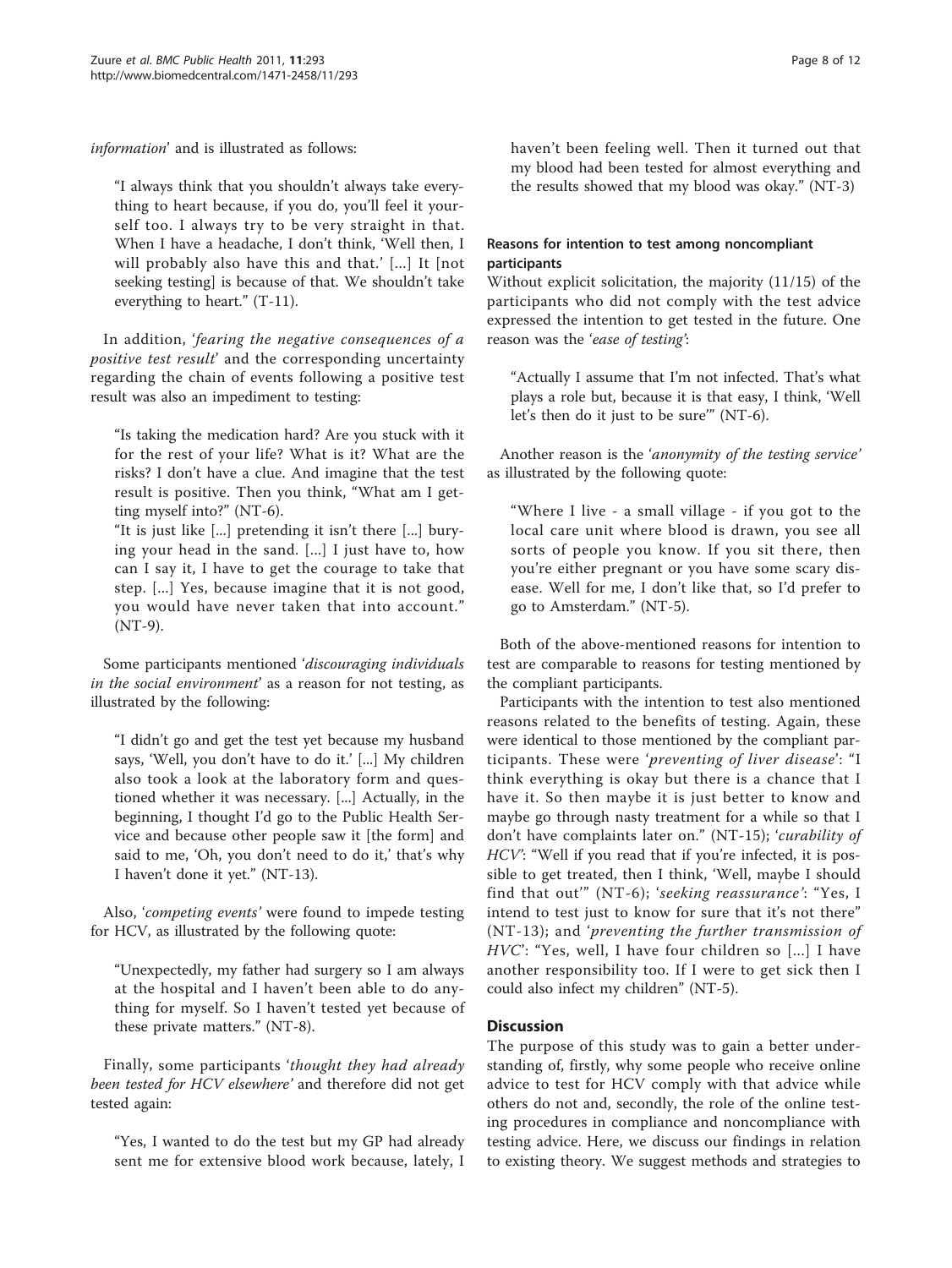improve not only our online HCV screening project but also other comparable projects that use online tools or aim to encourage individuals to test for HCV.

We found that the autonomous nature of the testing procedure (i.e. with this procedure, it is possible to obtain information independently and to get the test without having to discuss it with a GP) motivated individuals to go for testing. From the theoretical perspective of the theory of planned behavior, the autonomous nature of the service increases perceived behavioral control over the testing procedure as it removes constraining conditions (e.g. having to discuss testing with a GP). The autonomous nature of the service clearly illustrates the added value of internet-based screening projects complementary to existing prevention and screening options. In future screening projects, the autonomous nature of the testing procedure should to serve as the strongest selling-point in communication about the service.

Furthermore, we found that getting an HCV test was also motivated by the fact that knowing one's HCV status can provide reassurance for those who test negative, and can prevent liver disease and inhibit the further transmission of HCV through the initiation of treatment and precautionary measures for those who test positive. Also, knowing that HCV is curable promotes testing. From the perspective of the health belief model, these reasons reflect the expected benefits of testing that can be obtained from either a positive test result followed by treatment and preventive measures or a negative test result (reassurance). We suggest that screening projects communicate not only the physical gains of testing positive but also the emotional benefits that testing negative can potentially offer to especially individuals in low prevalence populations.

As expected, high perceived severity of HCV and high perceived vulnerability to HCV motivated individuals to seek testing. High perceived severity was based on experiences with liver disease in the social environment, where seeing significant others suffer from liver disease increased the will to prevent the disease. High perceived vulnerability was mainly based on the personal test advice that was tailored to the individual's risk profile. The positive effect of tailored health information on screening uptake has been demonstrated previously. For example, Skinner et al. found that among groups with low adherence to breast cancer screening (African American and low-income women), a mammography recommendation letter that was tailored to women's specific health belief model perceptions resulted in a higher mammography adherence at follow-up compared to those who received a nontailored version of the letter [[24\]](#page-11-0). Both perceived vulnerability and severity fit the health belief model, in which especially high perceived vulnerability is an important predictor of performing a desired health behavior [[17\]](#page-11-0). Among the participants in our study, however, sometimes strong feelings of vulnerability were based on previously experiences or events that do not carry any risk for acquiring HCV or on physical complaints unrelated to HCV. For these individuals, the project's threatening information likely created excessive worry that, in turn, motivated testing. Although it was the project's aim to motivate individuals at risk for HCV to seek testing, this finding indicated that presenting threatening information may also motivate the 'worried well' to seek testing. We suggest that HCV screening campaigns increase the perceived relevance of testing for those at risk while also seeking to mitigate the worried well response. This could be done by presenting information about potential personal risk for HCV together with information about the issues that might cause individuals to needlessly worry about HCV (e.g. risks related to other less severe infections).

Furthermore, we found that some individuals got tested to gain a sense of accomplishment and a sense of personal gratification from getting the test that could be interpreted as an anticipated positive emotional reaction. Others claimed to have a moral obligation to complete their participation in the study, which appears to be a form of altruism. Other studies have shown that altruism can indeed motivate participation in research and other projects [e.g. [\[25\]](#page-11-0)]. Screening projects could use the argument of anticipated gratification in persuasive communication that seeks to enhance compliance with test procedures (e.g. in a reminder message).

Reminder messages and the online planning tool were indicated by some users as facilitative of testing. Reminder messages can be described best as cues to action. They help individuals to recall their initial motivation and rationale to test. The effect of reminders has been demonstrated previously, for example by Sequist et al [[26\]](#page-11-0), who showed that colorectal cancer screening rates were higher for patients who received mailings compared with those who did not, and DeFrank et al [[27](#page-11-0)], who showed that reminders were effective in promoting repeat mammography adherence. In our project, we used relatively simple reminder messages that simply stated that individuals should seek testing. The impact of these reminders could likely be improved by including messages that play into the established reasons for testing (e.g. the benefits of testing or the anticipated gratification of finishing the testing procedure).

The online planning tool that was offered to individuals after their online risk assessment supported individuals to set their testing goal and to plan each step toward that goal. This module assisted in closing the gap between intention and behavior and its effect has previously been demonstrated [[28](#page-11-0)]. However, in our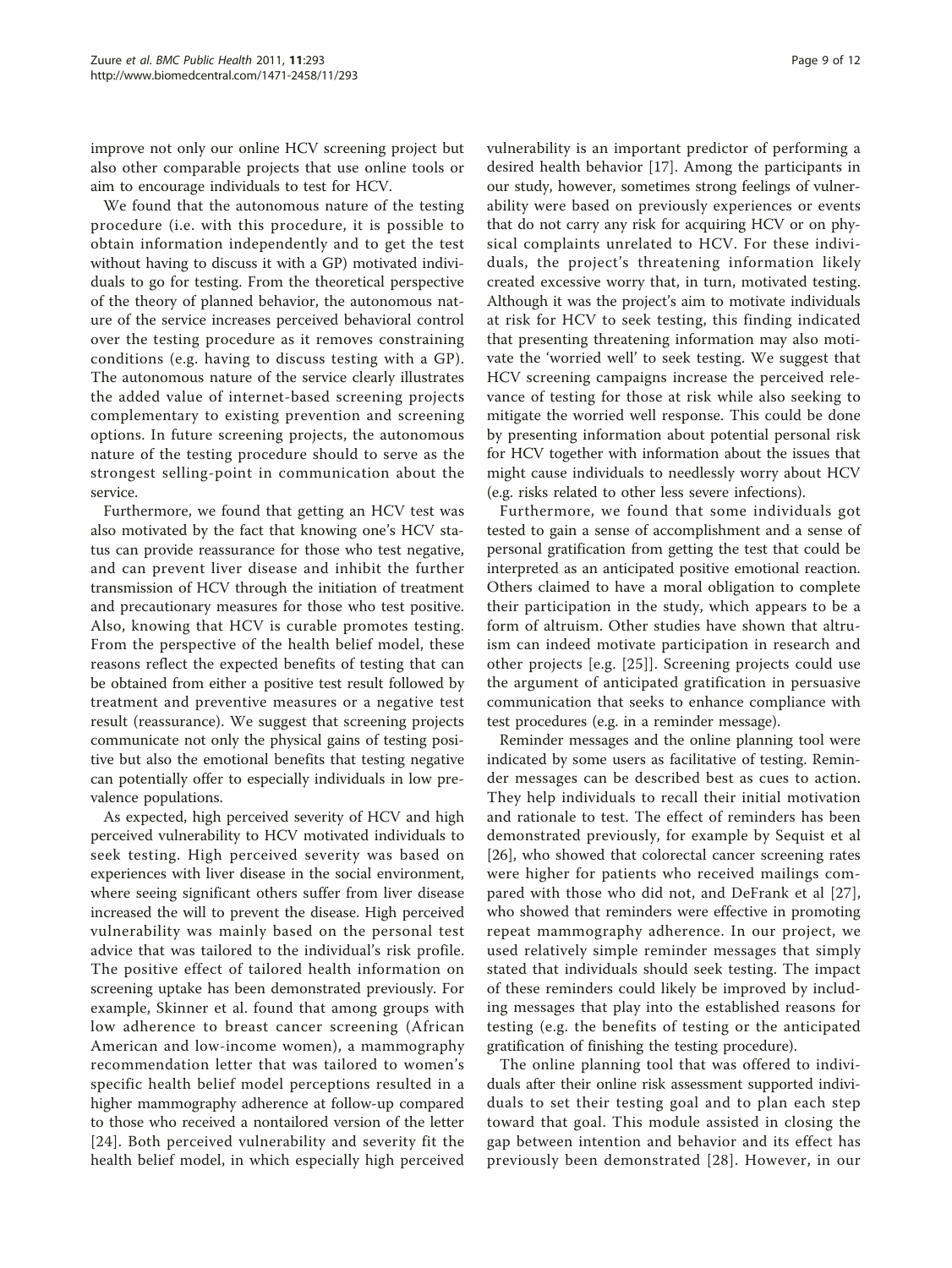study, some individuals did not go for testing because they mistook the online planning tool to be a real appointment planner and, once the planned appointment was missed, they felt uncomfortable making a new appointment. Alternatively, they thought that they could only test at their initially chosen location and time. We suggest that future online planning tools include a clearer explanation of its self-regulating nature in order to prevent the incorrect perception that the planning tool is a real appointment planner. It would also be advantageous to inform those who miss their planned test date that it is possible to get the test at another moment in time. In addition, online planning tools could incorporate email or SMS reminder messages that, for example, a day prior to the planned appointment, send a reminder message in which the personal goal (i.e. getting tested at a particular date, location, and time) is reiterated.

With respect to the reported reasons for not using the online HCV testing service, we found that the lack of obligatory procedures for testing and inconvenient testing facilities impeded testing. Although these aspects reflect the autonomous nature of the testing service, which did motivate most individuals to seek testing, some found these very same features to be barriers to their use of the service. Individuals had to plan the HCV testing appointment themselves and the online service did not incorporate any procedures that produce high commitment for testing (e.g. scheduling real appointments). Moreover, the online testing procedure unintentionally offered a cue for procrastination as it explicitly indicated a lenient deadline for testing (i.e. a maximum of 12 months). We suggest that online screening projects in the future provide individuals with a clearly defined and relatively tight deadline for testing. We recommend a period of one month as the evaluation study of the HCV internet project (data not published) showed that most individuals were tested within two weeks.

Furthermore, we found that low perceived urgency for testing and treatment impeded testing for HCV. From the perspective of the health belief model, this reason reflects low perceived severity of HCV infection which can lead to procrastination in testing. Although it is true that, in most cases, HCV is not an acute life-threatening disease that demands immediate treatment, individuals cannot precisely know the degree to which their (potential) infection has progressed. We thus suggest that future HCV screening projects emphasize this and seek to deter the notion that HCV treatment can be easily postponed. This could be done by outlining both the negative consequences of postponing an HCV test and the benefits of immediate testing and subsequent treatment.

Additional reasons for noncompliance with HCV test advice were that no symptoms were present and that the risk was downplayed. These reflect low perceived vulnerability of HCV infection. The absence of symptoms as an indication that no infection has occurred might be based on a false belief that all HCV infections are accompanied by physical symptoms. Interestingly, the information provided by the testing service did indicate that the majority of HCV infections are asymptomatic. The fact that individuals mentioned these reasons for not testing despite the provision of appropriate information and personalized advice to seek testing may reflect unrealistic optimism, which is an optimistic bias regarding personal vulnerability to a health threat ["It won't happen to me"; [[29](#page-11-0)]]. With this in mind, we suggest the use of scenario-based risk information that addresses doubts about personal risks and the consequences of downplaying of risk. For example, future efforts to promote compliance with test advice could use the story of a HCV-infected peer who was diagnosed late because he did not experience any symptoms and thought that his chance of having acquired HCV was small.

Although low perceived severity and vulnerability (representing low perceived threat) can lead to procrastination or noncompliance with testing advice, we should be careful with respect to increasing perceived threat as we found that some individuals showed testing avoidance because of a high perceived threat. For these individuals, avoidance of threatening information and fear of the consequences of a possible positive test result impeded testing. As such, the advice to seek testing may have resulted in a fear control reaction as described by the extended parallel process model. According to this model, high perceived threat in combination with low perceived efficacy for testing can lead to maladaptive responses such as denial of the message and message avoidance. Therefore, screening projects should not only seek to address personal risk and increase the perceived health threat of HCV; they should also endeavor to increase individuals' perceived response and self efficacy for managing a possible infection. In our project, we informed individuals about the blood testing procedure but we did not specifically mention the face-to-face post-test counseling session with a trained professional that always follows a positive test result. We, therefore, recommend that screening projects provide more detail on the procedures that follow a positive test result. Online screening projects could also incorporate opportunities for an immediate online post-test counseling session (e.g. via webcam) in addition to face-to-face counseling. Furthermore, they could include an online module that teaches individuals the necessary skills to overcome their fear of a positive test result by, for example, arranging support from family members.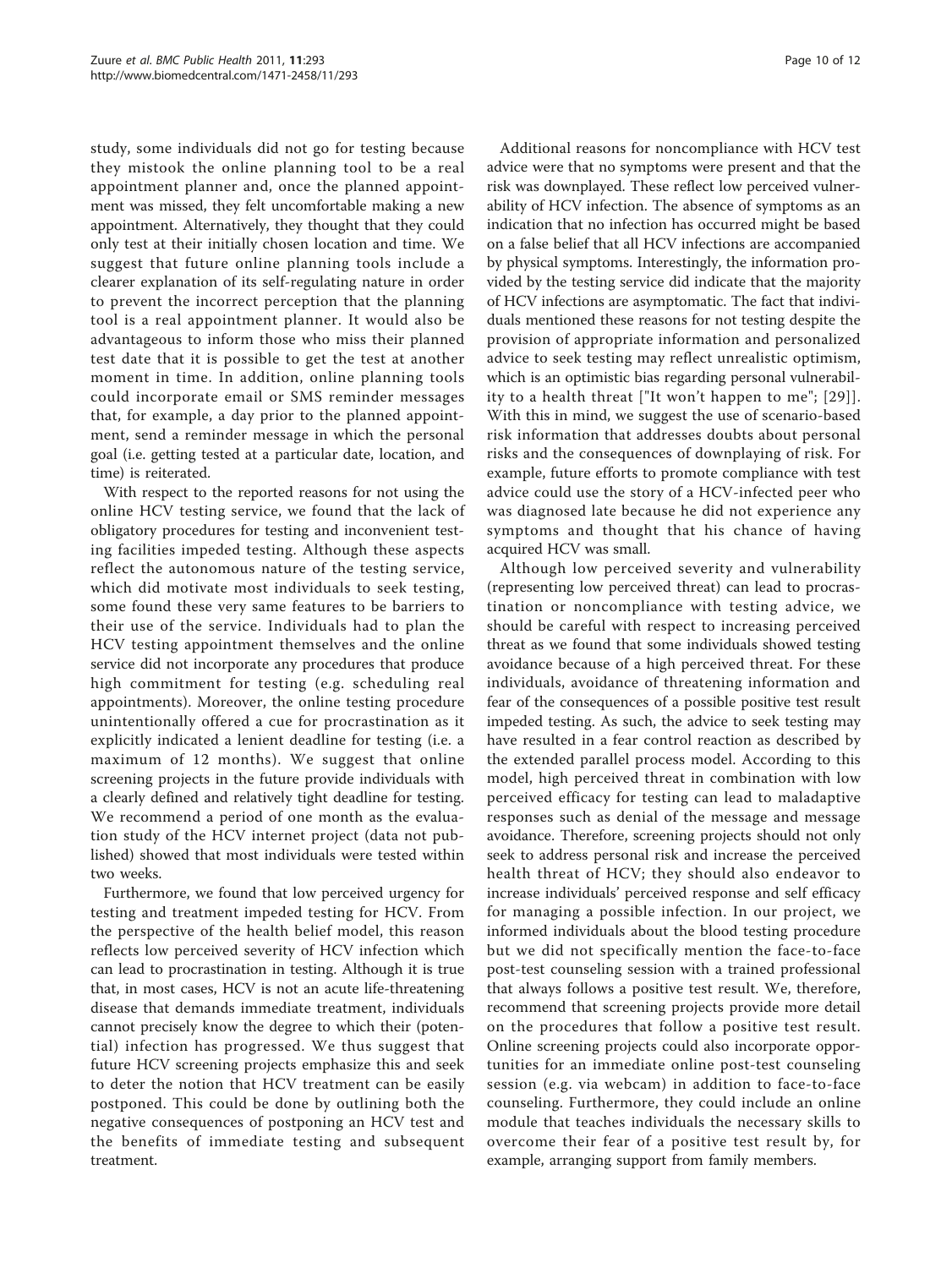Some participants indicated that individuals in their direct social environment discouraged them from testing for HCV. According to the theory of planned behavior, a strong negative subjective norm (i.e. others' beliefs regarding testing plus the motivation to comply with the beliefs of others) can influence testing behavior. In order to overcome social pressure not to test, screening projects can offer skill-building tools that help individuals to negotiate or withstand discouragement from their environment. Scenarios that offer counterarguments against a discouraging partner or demonstrate how to surpass social pressure and maintain the original testing intention would be beneficial in this regard.

Some participants reported a malfunctioning computer or printer as a barrier to testing. In our project, individuals could have their laboratory form emailed to them or they could download it onto their computer but we did not actively offer individuals a solution to printing problems. This technical problem could be overcome in future screening projects by offering to send the laboratory form by post or by having the laboratory forms emailed to mobile phones or to the laboratories directly.

Finally, competing events impeded testing. Most of the reported competing events were very serious (e.g. hospitalization of a family member). Consequently, the low prioritization of HCV testing by these participants seems reasonable. Given this finding, we suggest that future HCV screening projects incorporate a multiple reminder system in which individuals are reminded of testing not only a couple of days after their risk assessment, as in our project, but also a couple of weeks later.

Although our study focused on reasons for compliance and noncompliance with advice to test for HCV, some noncompliant participants mentioned that they still intended to test. These participants provided similar reasons for testing as the advice-compliant participants. This suggests that the reasons for testing and the reasons for not testing may have played a role in both testers' and non-testers' decision-making. It would be interesting to further investigate what discriminates individuals who eventually test from those who do not. It could be that testers encountered the impeding factors to a lower extent or that they overcame these factors better than non-testers. Quantitative studies in the future could provide further insight regarding the presence and strength of the various reasons among both groups and their relation to testing.

To our knowledge, this is the first study to explore reasons for compliance and noncompliance with an HCV test advice in the general population. Previous studies have been conducted among drug users [[30-32](#page-11-0)]. In these studies, some of the reasons for testing or not testing for HCV were similar to those identified by our Page 11 of 12

study. For example, these studies also found that a motivating factor is that the test enables avoidance of the GP and an impeding factor is low perceived risk of being infected. However, the drug users in these studies rarely mentioned reasons for testing related to health benefits. They also mentioned many dissimilar reasons for noncompliance such as fear of needles, perceived lack of confidentiality regarding test results, and fear of discrimination and stigmatization. This seems to suggest that HCV testing projects targeting active drug users should have a different focus (e.g. focus on issues relevant to drug users' lifestyles and competing problems) than HCV testing projects targeting the general population.

Our study has a number of limitations. First, the participants were individuals who had responded to a HCV campaign, completed the online risk assessment questionnaire, and left their email address. Individuals who did not respond to the campaign or who left the website before completing the risk assessment questionnaire were not invited to participate. This could generate a selection bias whereby our study sample includes relatively more individuals who were informed and committed to the service. Also, women and individuals of Dutch origin dominated the study sample and not all risk groups for HCV were represented (e.g. individuals born to an HCV-positive mother). Future research should focus on the reasons for (non-)participation of these groups.

#### Conclusions

This study has shown that our online screening campaign motivated individuals to test because the testing service is autonomous, because tailored risk information is provided, because a reminder message service is in place, and because there is an online planning tool. Furthermore, our study elicited a number of feasible intervention targets to improve the uptake of HCV testing in general. We suggest that HCV screening projects include a deadline for testing and anticipate the responses of individuals with low perceived risk for HCV by, for example, raising awareness of personal risk and outlining the consequences of not testing. Also, projects could communicate the emotional benefits of testing negative in addition to the physical gains of testing positive. Furthermore, projects could provide additional insight regarding the procedures that follow a positive test result. We propose that organizing an effective low threshold HCV testing procedure for the general population could not have been successful without the internet. Given its tailoring capabilities, flexibility, and the relatively low costs, the internet is a promising tool not only for arranging HCV testing but also for motivating individuals to get tested by providing them with advice based on a personal risk profile. In addition,